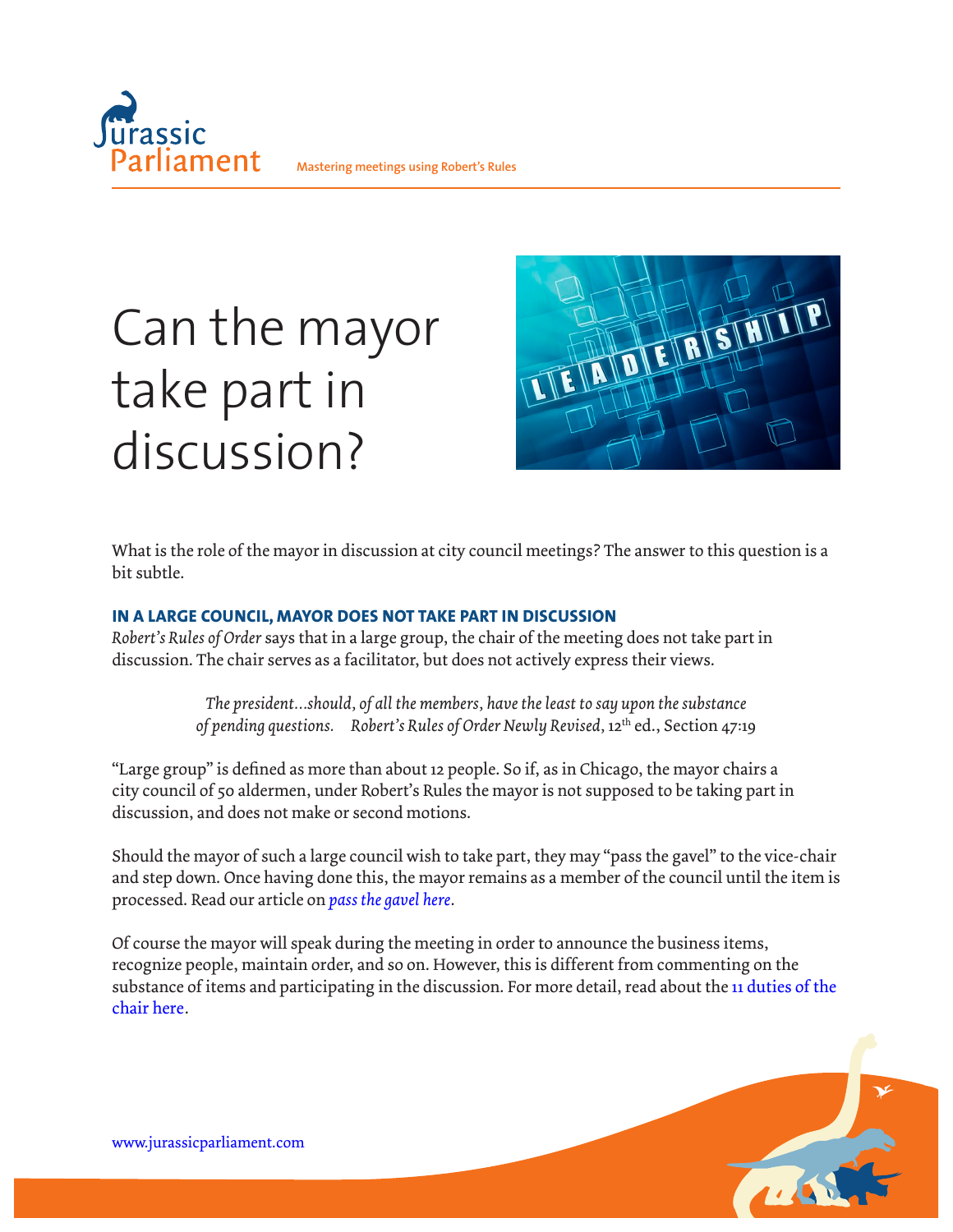### **IN A COUNCIL-MANAGER CITY, THE MAYOR MAY TAKE PART IN DISCUSSION**

If the city is structured on the "council-manager" pattern, where the mayor is one of the councilmembers, the mayor usually may take part in discussion. You will want to check your state law to confirm this point. Washington State law says:

*The chair of the council shall have the title of mayor and shall preside at meetings of the council. In addition to the powers conferred upon him or her as mayor, he or she shall continue to have all the rights, privileges, and immunities of a member of the council.* RCW 35A.13.030

## **IN A MAYOR-COUNCIL CITY, THE SITUATION DEPENDS**

If your city has a "strong mayor," separately elected, who serves as the administrative head of the city and also chairs the council meetings, the situation will play out in different ways.

LARGE COUNCIL As discussed above, the mayor will not take part.

SMALL COUNCIL (up to about 12 people)

Our article, *[Small board rules are different](https://jurassicparliament.com/small-board-rules/)*, describes the provisions in Robert's Rules pertaining to small councils. The most important point is that in a small board or council, the chair may take part in discussion, make motions, and vote, unless law, regulations, or bylaws say otherwise. If you have adopted *Robert's Rules of Order*, this permission extends to the chair of your meeting.

However, there is a further nuance, which is that technically speaking, in a mayor-council city, the mayor is not a member of the council.

**Option A** Some cities with small councils have established rules that require the mayor to refrain from speaking on the substance of issues, as in large councils:

> *The presiding officer of the council may, at his discretion, call any member to take the chair, to allow the presiding officer to address the council, make a motion, or discuss any other matter at issue.* City of Enumclaw Washington

**Option B** In our experience, however, it is common for the mayor to have the right of participating in discussion, as long as the mayor does not dominate. The mayor has knowledge of details and the general situation that is relevant and important for the councilmembers to know.

This may be explicitly stated in council rules of procedure, or it may simply be a matter of custom. As readers know, unless the law says otherwise, the council is in charge of its own procedures. If your city allows the mayor to speak to issues, we recommend that in each round of discussion, the mayor speak last.

## **THE MAYOR SHOULD PARTICIPATE IN DISCUSSION**

Jurassic Parliament strongly recommends that councils give the mayor a role in discussion. I have seen situations where, due to bad feeling having developed between the mayor and the council, the council declined to allow the mayor to provide information or make comments. This did not end up well. The body needs the full perspective if it is to make good decisions.